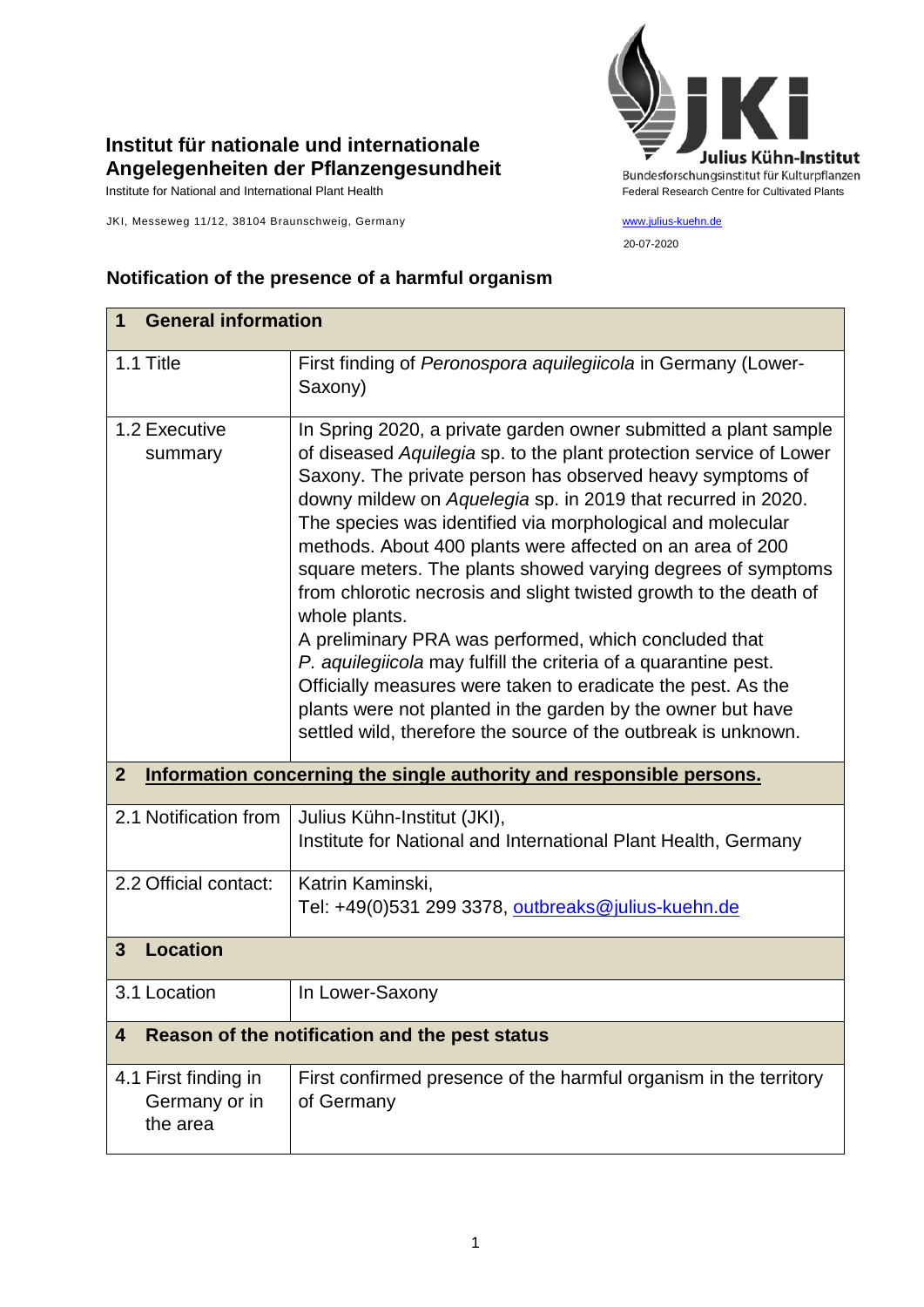| 4.2 Pest status of the area where<br>the harmful organism has been<br>found present, after the official<br>confirmation.                 | Present, in specific parts of the area where host<br>plants are grown, under eradication                                                                                                                                                                             |  |  |
|------------------------------------------------------------------------------------------------------------------------------------------|----------------------------------------------------------------------------------------------------------------------------------------------------------------------------------------------------------------------------------------------------------------------|--|--|
| 4.3 Pest status in Germany before<br>the official confirmation of the<br>presence, or suspected<br>presence, of the harmful<br>organism. | Absent, no pest records                                                                                                                                                                                                                                              |  |  |
| 4.4 Pest status in Germany after the<br>official confirmation of the<br>presence of the harmful<br>organism.                             | Present, under eradication                                                                                                                                                                                                                                           |  |  |
| Finding, sampling, testing and confirmation of the harmful organism.<br>$5\phantom{.0}$                                                  |                                                                                                                                                                                                                                                                      |  |  |
| 5.1 How the presence or<br>appearance of the harmful<br>organism was found.                                                              | Information submitted by private person: The<br>infestation was observed by a private person in<br>2019 and again in 2020. Due to the recurrence<br>of the disease, a sample was submitted by the<br>private person.                                                 |  |  |
| 5.2 Date of finding:                                                                                                                     | 05-05-2020                                                                                                                                                                                                                                                           |  |  |
| 5.3 Sampling for laboratory analysis.                                                                                                    | 05-05-2020                                                                                                                                                                                                                                                           |  |  |
| 5.4 Name and address of the<br>Laboratory                                                                                                | Landwirtschaftskammer Niedersachsen<br>Pflanzenschutzamt, Stelle Oldenburg<br><b>Wunstorfer Landstr. 9</b><br>30453 Hannover<br>Germany                                                                                                                              |  |  |
| 5.5 Diagnostic method                                                                                                                    | Microscopically examination of conidia and<br>morphological classification as Peronospora sp.<br>P. aquilegiicola is currently the only known<br>downy mildew on Aguilegia sp.<br>The identity of the pathogen was confirmed on 4<br>June 2020 by molecular methods. |  |  |
| 5.6 Date of official confirmation of<br>the harmful organism's identity.                                                                 | 05-05-2020                                                                                                                                                                                                                                                           |  |  |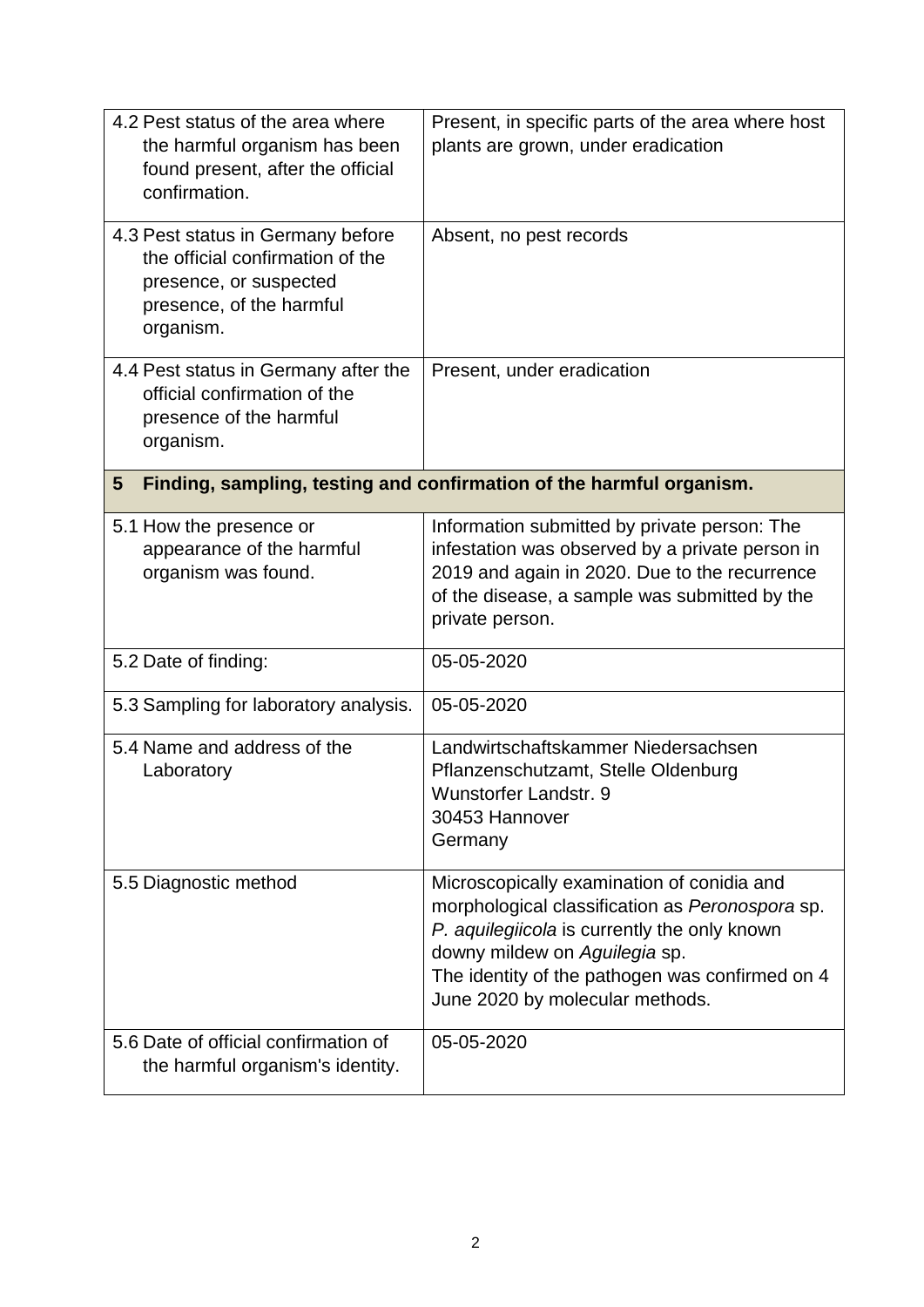| Infested area, and the severity and source of the outbreak in that area.<br>6        |                                                                                                                                                                                                                                                                                                       |  |
|--------------------------------------------------------------------------------------|-------------------------------------------------------------------------------------------------------------------------------------------------------------------------------------------------------------------------------------------------------------------------------------------------------|--|
| 6.1 Size and delimitation of the<br>infested area.                                   | 200 m <sup>2</sup> , 400 plants                                                                                                                                                                                                                                                                       |  |
| 6.2 Characteristics of the infested<br>area and its vicinity.                        | Open-air: private garden                                                                                                                                                                                                                                                                              |  |
| 6.3 Host plants in the infested area<br>and its vicinity                             |                                                                                                                                                                                                                                                                                                       |  |
| 6.4 Infested plant(s), plant<br>product(s) and other object(s).                      | Aquilegia (plants already planted, not to be<br>reproduced or moved, wild Aquilegia not planted<br>or sown by the owner of the garden)                                                                                                                                                                |  |
| 6.5 Severity of the outbreak.                                                        | The plants showed varying degrees of<br>symptoms from chlorotic necrosis and slight<br>twisted growth to the death of the whole plant.                                                                                                                                                                |  |
| 6.6 Source of the outbreak                                                           | Unknown. The plants were neither planted nor<br>sown by the garden owner.                                                                                                                                                                                                                             |  |
| $\overline{7}$<br><b>Official phytosanitary measures.</b>                            |                                                                                                                                                                                                                                                                                                       |  |
| 7.1 Adoption of official phytosanitary<br>measures.                                  | Official phytosanitary measures will be taken: no<br>demarcated area established:<br>- destruction of all Aquilegia plants in the garden<br>- removing of young plants<br>- no planting of host plants within the next five<br>years<br>- disposal of infested material by burning of deep<br>burial. |  |
| 7.2 Date of adoption of the official<br>phytosanitary measures.                      | 12-05-2020                                                                                                                                                                                                                                                                                            |  |
| 7.3 Identification of the area covered<br>by the official phytosanitary<br>measures. |                                                                                                                                                                                                                                                                                                       |  |
| 7.4 Objective of the official<br>phytosanitary measures.                             | Eradication                                                                                                                                                                                                                                                                                           |  |
| 7.5 Measures affecting the<br>movement of goods.                                     | Measures do not affect import into or movement<br>within the Union of goods                                                                                                                                                                                                                           |  |
| 7.6 Specific surveys.                                                                | no                                                                                                                                                                                                                                                                                                    |  |